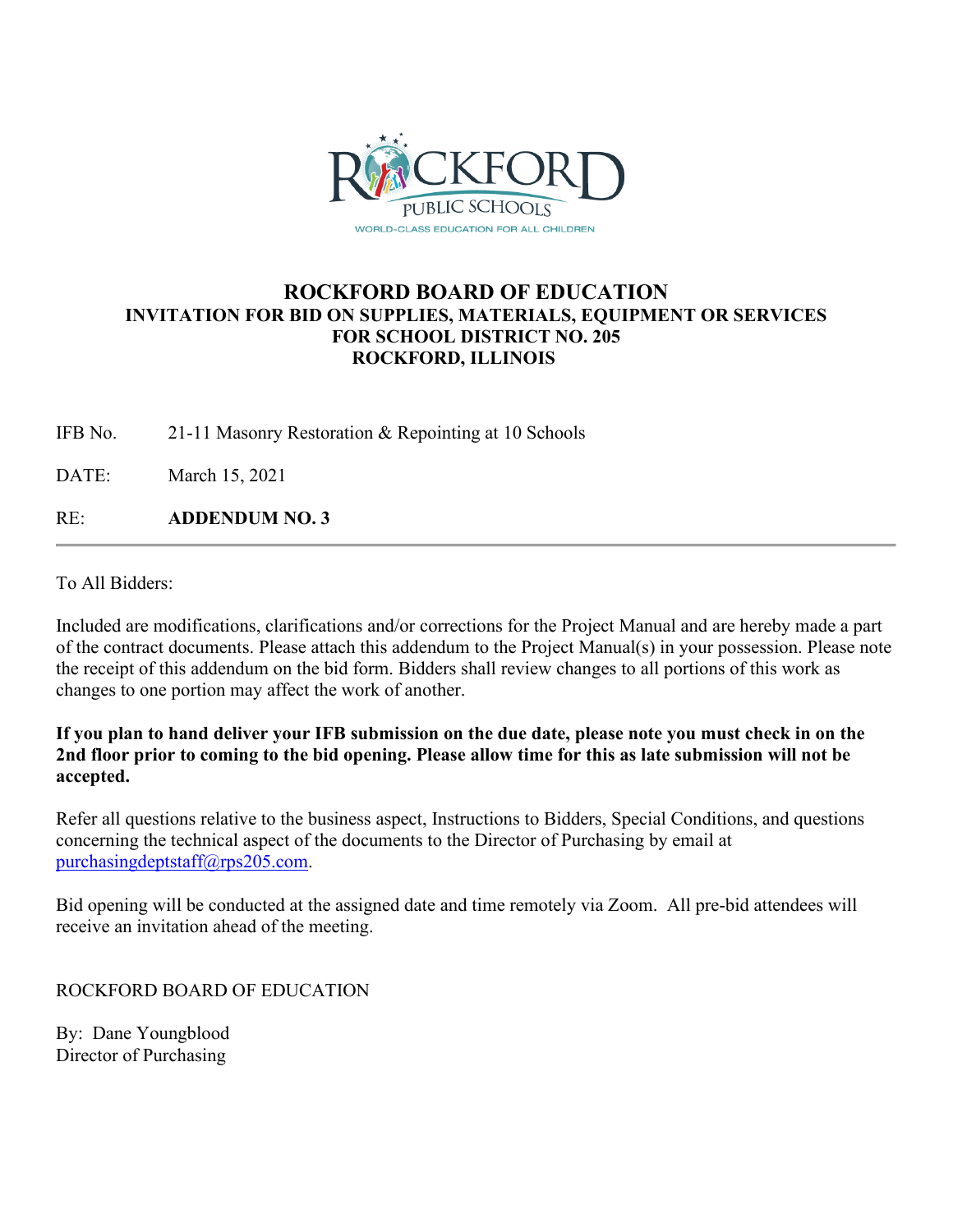

# **ADDENDUM**

TO: PROSPECTIVE BIDDERS

RE: ADDENDUM # 3

PROJECT NUMBER: BFA Project #1117<br>FOR: 21-11 Masonry Rer 21-11 Masonry Repointing at 10 Schools

DATE: 03-15-2021

Please attach Addendum 3 to the above Drawings, and kindly take same into consideration in preparing your proposal.

By \_\_\_\_\_\_\_\_\_\_\_\_\_\_\_\_\_\_\_\_\_\_\_\_\_\_\_\_\_\_\_\_\_ Rob C. Belles, Belles Firm of Architecture Inc.

**This addendum consists of (2) text pages including this sheet.**